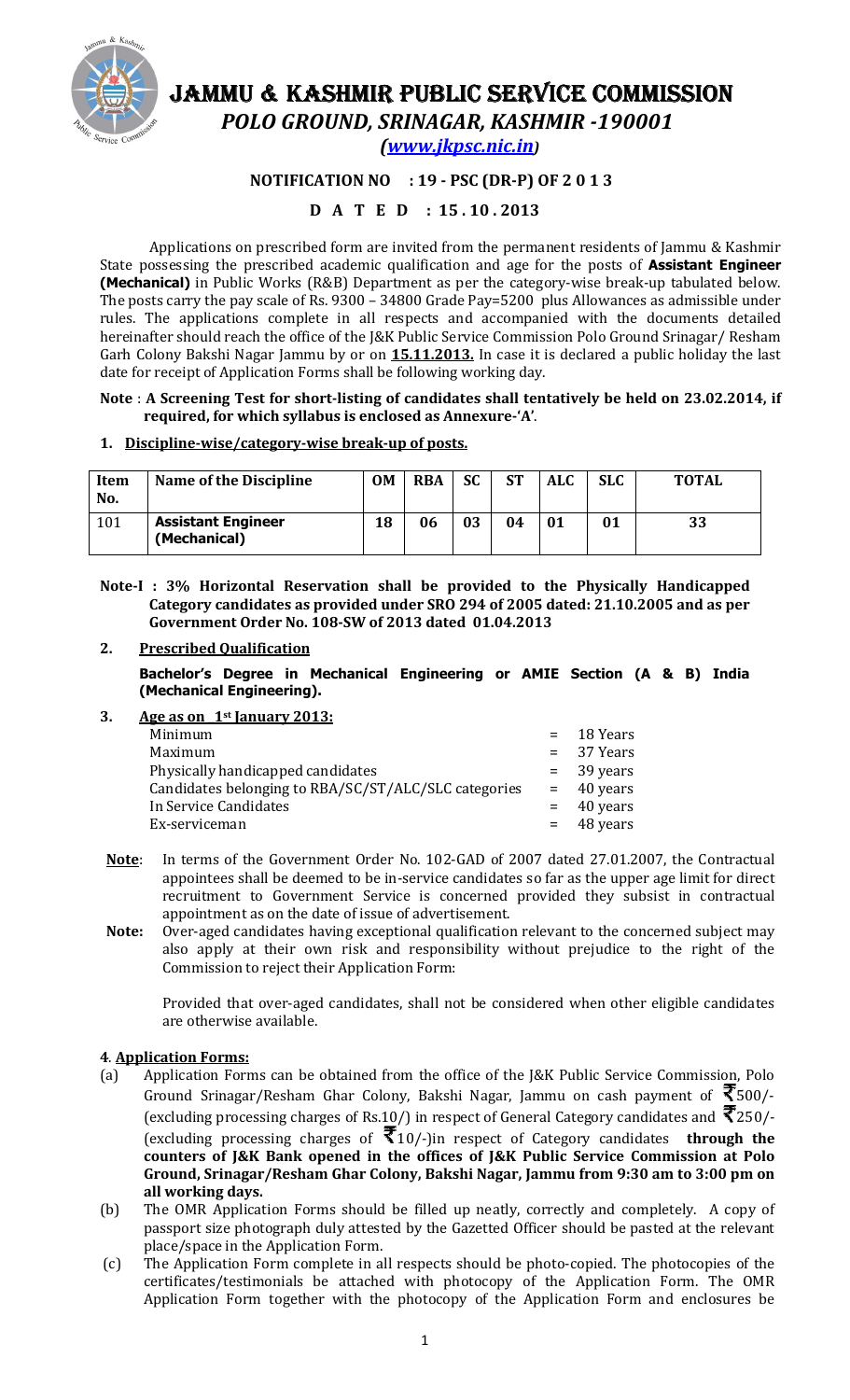submitted to the Commission office in the envelope provided by the Commission along with the Application Form.

#### Please note that the application form on which correction fluid is applied shall be rejected outrightly.

- (d) The Application Forms complete in all respects must reach the Secretary, J&K Public Service Commission, Polo Ground, Srinagar/Resham Ghar Colony, Bakshi Nagar, Jammu on or before the last date i.e  $15.11.2013$  in an envelope provided by the Commission alongwith the Application Form.
- (e) The Commission will, in no case, be responsible for non-receipt of their Application Forms or any delay in receipt thereof on any account whatsoever. No applications received after **15.11.2013** will be entertained under any circumstances and all the late applications shall be deemed to have been rejected. Applicants should, therefore, ensure that their applications reach the Commission office on or before **15.11.2013.**
- (f) The in-service candidates shall have the certificate from the Head of the Office recorded in the format given at the end of the Scanable Application Form and submit the application form in the Commission office by or on the last date prescribed viz. 15.11.2013. A photocopy of the said application form shall be routed through their appointing authority.

#### 5. CERTIFICATES TO BE ATTACHED WITH THE PHOTOCOPY OF THE APPLICATION FORM

Attested photo copies of the following certificates need be attached with the photo copy of the Application Form:-

- i. Date of Birth Certificate.
- ii. Permanent Resident Certificate.
- iii. Educational Qualification Certificates Prescribed for the Post.
- iv. Certificate of Higher Qualification, if any.
- v. Marks certificate of all semesters of prescribed qualification.
- vi. Category certificate as per SRO 294 dated 21.10.2005 as amended from time to time read with other relevant SRO's which must be valid on the cut off date ( viz. last date for receipt of application forms).
- vii. Disability Certificate on the prescribed format.

# 6. CERTIFICATES/TESTIMONIALS TO CLAIM WEIGHTAGE:-

The candidates in possession of the following certificates/testimonials should attach the photocopies of the same along with the Application Form for claiming the benefit of weightage authorized under Rule 51 of J&K PSC (Business & Procedure) Rules, 1980.

- a. Grade 'C' Certificate in NCC.
- b. Certificate of an Outstanding Sports Person certified by the Secretary, J&K Sports Council in terms of J&K (Appointment of Outstanding Sports Persons) Rules, 1998.
- c. Experience against the post in a Govt./Govt. recognized institution including the institutions authorized by MCI/DCI/ICAR/ICVR/AICTE/Bar Council India(Certified by the Head of Institution and in case of private institutions to be countersigned by the District/Divisional/State authority of the concerned Government Department and/or Director College Development Council/authorized officer of the university granting affiliation, as the case may be). The weightage shall be calculated at 0.25 points for every completed three months.

The last date for receipt of applications as indicated above i.e **15.11.2013** shall, for all urposes be the cut off date for determining the eligibility. Experience/improvement in the qualification/marks/additional qualification/distinction in sports/Games/NCC, if any, acquired by the candidate after the last date fixed for receipt of applications, shall not be taken into account nor given any credit.

#### 7. OTHER INFORMATION/INSTRUCTIONS

All applicants must fulfill the essential requirements of the post and other conditions stipulated in the advertisement. They are advised to satisfy themselves before applying that they possess the essential qualifications prescribed for the post. No enquiry for advice as to the eligibility will be entertained.

i. The prescribed qualifications are minimum and mere possession of the same does not entitle the candidates to be called for interview. Further, the summoning of candidates for interview shall convey no assurance, whatsoever, that they will be selected. Appointment order of the selected candidates will be issued by the Government in accordance with the availability of vacancies.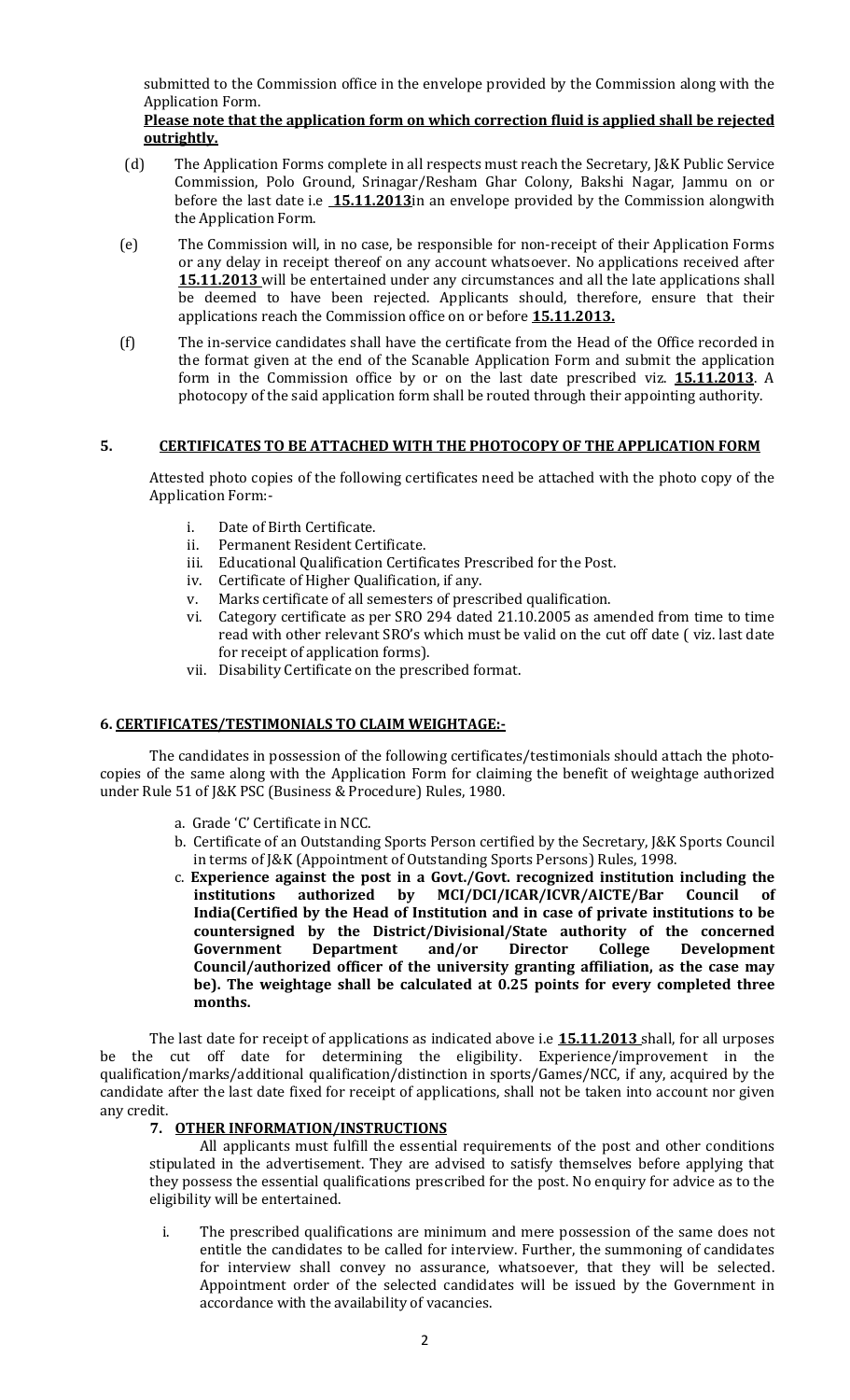ii. Save as otherwise provided, in any other Act, Rules, or Regulations in force, where the Commission considers that the number of candidates who have applied for the post to be filled by direct recruitment, on the basis of interview, is large and it is not convenient, or possible, for the Commission to interview all the candidates, the Commission may restrict the number of candidates to be called for interview, to a reasonable limit as provided in rule 40 of J&K Public Service Commission (Business & Procedure Rules) 1980 by short listing in the manner as indicated below:

# a) Short listing through a written Screening Test

Where the number of applicants exceeds 350 against posts not exceeding 100 and where the number of applicants is more than 3 times against vacancies exceeding 100, the short listing in the proportion of 1 (post) : 3 (applicants) shall be done through a Written Screening Test.

# b) Short listing by other methods

 When the number of applicants for posts upto 100 is 350 or less, the short listing shall be done in the proportion indicated in the sub joined table on the basis of:

- (i) Percentage of marks secured in the qualifying examination; and
- (ii) Higher qualification, if any, in the relevant subject.

|     | For 1-5 post         | Five times the number of posts                             |
|-----|----------------------|------------------------------------------------------------|
| ii  | For 6-10 posts       | Four times the number of posts subject to a minimum of 25. |
| iii | For $11 - 100$ posts | Three times subject to a minimum of 40.                    |

Provided that the candidate (s) who have secured marks equal to those secured by the last candidate, shall also be called for the Interview over and above the number of candidates short listed according to ii(a) and ii(b) above.

In a situation, when a reserved category candidate secures, merit equal to or above the cut off merit, in open category, such candidates shall also be called for interview in the respective category.

In the shortlisting carried out in the manner indicated at 'b' above the weightage for merit in the qualifying examination shall be 90% and for higher qualification in the relevant subject up to 10%

- (iii) The marks secured by the candidates in the screening test shall not be taken into account for determining the final order of merit.
- (iv) The place of interview/centre for screening test once chosen by the candidate shall not be changed.
- (v) Selection of the candidates shortlisted for the interview shall be made in accordance with rule 51 of J&K Public Service Commission.
- (vi) The summoning of candidates for interview conveys no assurance, whatsoever that they will be selected. Appointment orders to selected candidates will be issued by the Government.
- (vii) The candidate must be healthy and physically fit. If selected he/she shall be prepared to undergo such medical examination and satisfy such medical authority as the Government may require.
- (viii) Candidates will be informed of the result of their applications in due course of time and any interim enquiries about the result are, therefore, unnecessary and will not be attended to. The Commission shall not enter into any correspondence with the candidates about reasons for their non-selection for interview/appointment.
- (ix) Canvassing, in any form, shall disqualify a candidate.

# 8. ACTION AGAINST CANDIDATES FOUND GUILTY OF MISCONDUCT

Candidates are warned that they should not furnish any particulars that are false or suppress any material information while filling up the Application Form. Candidates are also warned that they should, in no case, alter or otherwise tamper with any entry in a document or its attested/certified copy submitted by them, nor should they submit a tampered/fabricated document. If there is any inaccuracy or any discrepancy between two or more such documents or their attested/certified copies, an explanation regarding this discrepancy should be furnished.

A candidate who is or has been declared by the Commission, to be guilty of:

- i. obtaining support of his/her candidature by any means, or
- ii. impersonating, or
- iii. procuring impersonation by any person, or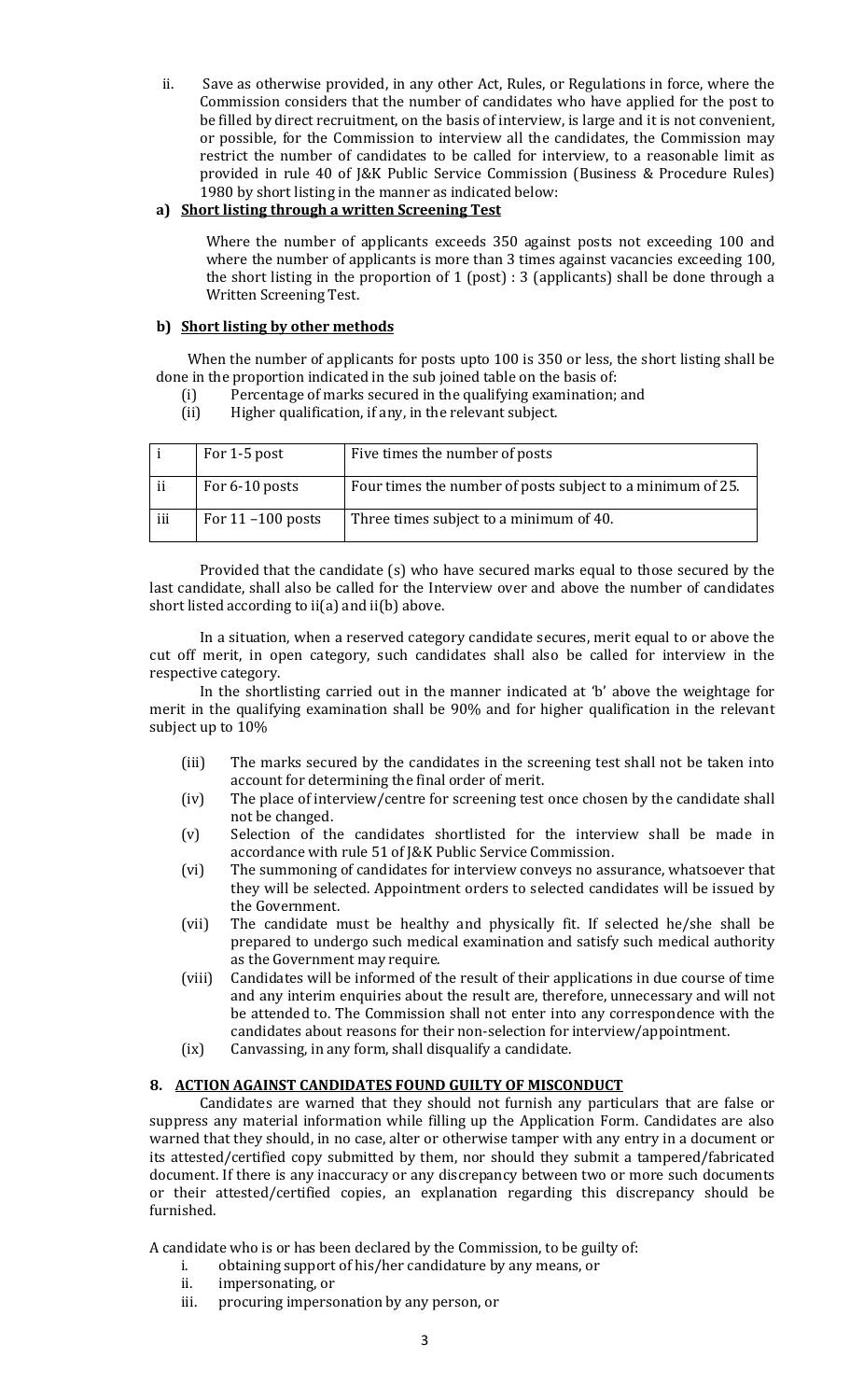- iv. submitting fabricated documents or documents which have been tampered with, or
- v. making statements which are incorrect or false or suppressing material information, or
- vi. Resorting to any other irregular or improper means in connection with his/her candidature for the selection, or
- vii. using unfair means during the test, or
- viii. writing irrelevant matter including obscene language or pornographic matter, in the script(s), or
- ix. misbehaving in any manner in the examination hall, or
- X. harassing or doing bodily harm to the staff employed by the Commission for the conduct of their test, or
- xi. attempting to commit or, as the case may be, abetting the commission of all or any of the acts specified in the foregoing clauses may, in addition to rendering himself/herself liable to criminal prosecution, be liable:
	- a. to be disqualified by the Commission from selection for which he/she is a candidate, and/or
	- b. to be debarred either permanently or for a specified period:
		- i. By the Commission from any examination or selection held by them.
		- ii. By the State Government from any employment under them, and
	- c. if he/she is already in the service under Government, disciplinary action under the rules.

# IMPORTANT

- 1. Candidate must read the detailed instructions before filling up of the form. He/She must fill the form strictly according to the instructions.
- 2. Candidates must ensure that no column is left blank or wrongly filled, as information furnished therein would be used for deciding the eligibility and suitability of the candidate for being called for the interview. Application not filled correctly and as per the instructions is liable to be rejected and the responsibility of such rejection would be on the candidate himself/herself. The Commission will not entertain any claim in respect of such rejection.
- 3. Copies of the certificates should be attached in support of the information given in the form, where necessary. Any information contained in the attached certificates shall not be considered unless it is claimed in the Application Form.
- 4. Fee amount is payable in the shape of Bank Draft drawn from J&K Bank Limited only or by cash at J&K Bank counters opened in P.S.C Offices both at Jammu/Srinagar. No other mode of payment is acceptable.
- 5. Applications should be sent/delivered to the Secretary J&K Public Service Commission Reshamghar Colony, Bakshi Nagar, Jammu /Polo Ground Srinagar.
- 6. For any query visit the Commission's Website (www. *jkpsc.nic.in*) or Commission's facilitation centre at Jammu/Srinagar or dial Number 0191- 2566710 (Jmu) and 0194 - 2455089 (Sgr).
- 7. Moreover, in case of clarification, the candidates should mention the Notification No., Item No. and Bar Code No. of the Application Form along with specific information to be sought.

 $Sd$ - (Dr. T.S. Ashok Kumar), IFS **Secretary** J&K Public Service Commission.

No: PSC/DR/R&B/Mech. Engg/2013 Dated:-15.10.2013. Copy to the:

- 1. Commissioner/Secretary to Government, R&B Department. This is with reference to letter No. PW/(R&B)HRM/36/2013 dated 04.09.2013.
- 1. Director Information for favour of getting the notice published in atleast two local leading English dailies of Srinagar/Jammu.
- 2. General Manager, Govt. Press, Srinagar for publication in extra ordinary issue of the Gazette.
- 3. Additional Secretary, J&K Public Service Commission.
- 4. Deputy Secretary/Under Secretary, J&K Public Service Commission.
- 5. Prl.Pvt. Secretary to Hon'ble Chairman, J&K Public Service Commission for information of the Hon'ble Chairman.
- 6. Private Secretary to Shri \_\_\_\_\_\_\_\_\_\_\_\_\_\_\_\_\_\_\_\_\_\_, Member, J&K Public Service Commission for information of the Member.
- 7. PA to Secretary, J&K Public Service Commission for information of the Secretary.
- 8. In-Charge Camp Office, Jammu.
- 9. I/C Website for uploading the notice on website. One hard & one soft copy.
- 10. Notice Board, J&K PSC Srinagar/Jammu.
- 11. Main file/Programme file.